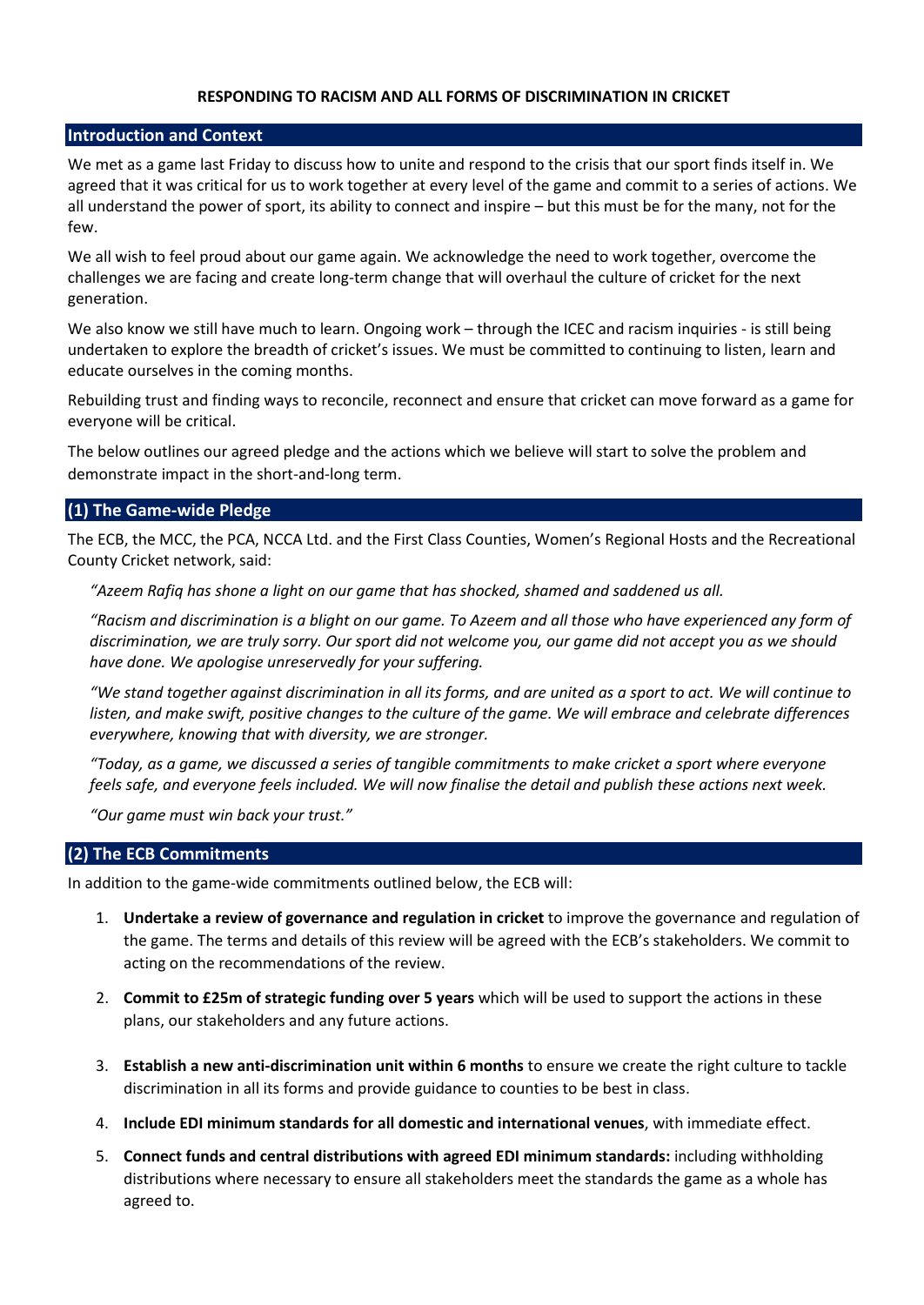- 6. **Enable stakeholders to partner with Sport England and Perret Laver** to increase diversity of Boards across the whole game.
- 7. **Report and publish annually on the game's progress** against its EDI goals. This will hold the game to account on our commitments.

# **(3) The Game Wide Commitments**

We as a game are committing to a 5 point plan, with 12 tangible actions, that will help create a culture to eliminate discrimination. Our aim is to make cricket the most open and inclusive sport in the country. We will:

#### **(A) Listen, care and educate ourselves**

- **1. Whistleblowing:** To set up and adopt a standardised approach to reporting, investigating, and responding to complaints, allegations, and whistleblowing across the game, within three months. To review, learn from and take action based on findings.
- **2. Engage with ICEC:** To fully promote the aims of the Independent Commission for Equity in Cricket (ICEC), proactively engage with its investigations and recommendations (published Summer 2022).
- **3. Continuous Education:** All those who work in cricket will be provided with ongoing EDI training. This will cover all staff, volunteers, recreational club officials, umpires, directors, and coaches.

### **(B) Address dressing room culture**

- 4. **Review Dressing Room culture:** We commit to working with the ECB and PCA to undertake a full review of dressing room culture in all international and domestic teams. Findings will be published and used to inform future training.
- 5. **Player & Coach Education:** Reassess player and coach education. Work alongside the PCA to redesign the ongoing training programme and address any gaps identified through the dressing room review.

## **(C) Remove barriers in the talent pathway**

6. **Talent Pathway:** We will remove structural and cultural barriers in our elite talent pathways. We must improve support for people from diverse backgrounds, especially South Asian, Black and less-privileged youngsters. We will identify and remove barriers to progress into our professional teams.

Our insights show that the specific barriers vary across counties. However, these fall into three broad themes: player identification, player support, and coach education and diversity. ECB will work with each County to identify each County's unique challenges before addressing these challenges with partners to support delivery. County plans will cover:

### • **Talent identification and scouting:**

 $\circ$  Expansion of the Community Talent Champions programme, which identifies talent from nontraditional and diverse backgrounds (subject to pilot in 2021)

### • **Education & Diversity of Coaches:**

- o Take positive action towards reaching a minimum 20% gender diversity and appropriate level of ethnic diversity (% will vary by each county's demographic) for professional and recreational coaching staff & pathway coaches by 2025.
- o Continuous education and training for all coaches (as above)
- o Reaffirm our commitment to the Rooney Rule for all coaching appointments
- **Player support:**
	- o Create a mentoring programme to support players from diverse or underprivileged backgrounds
	- o Ensure the delivery of individualised programmes for academy players